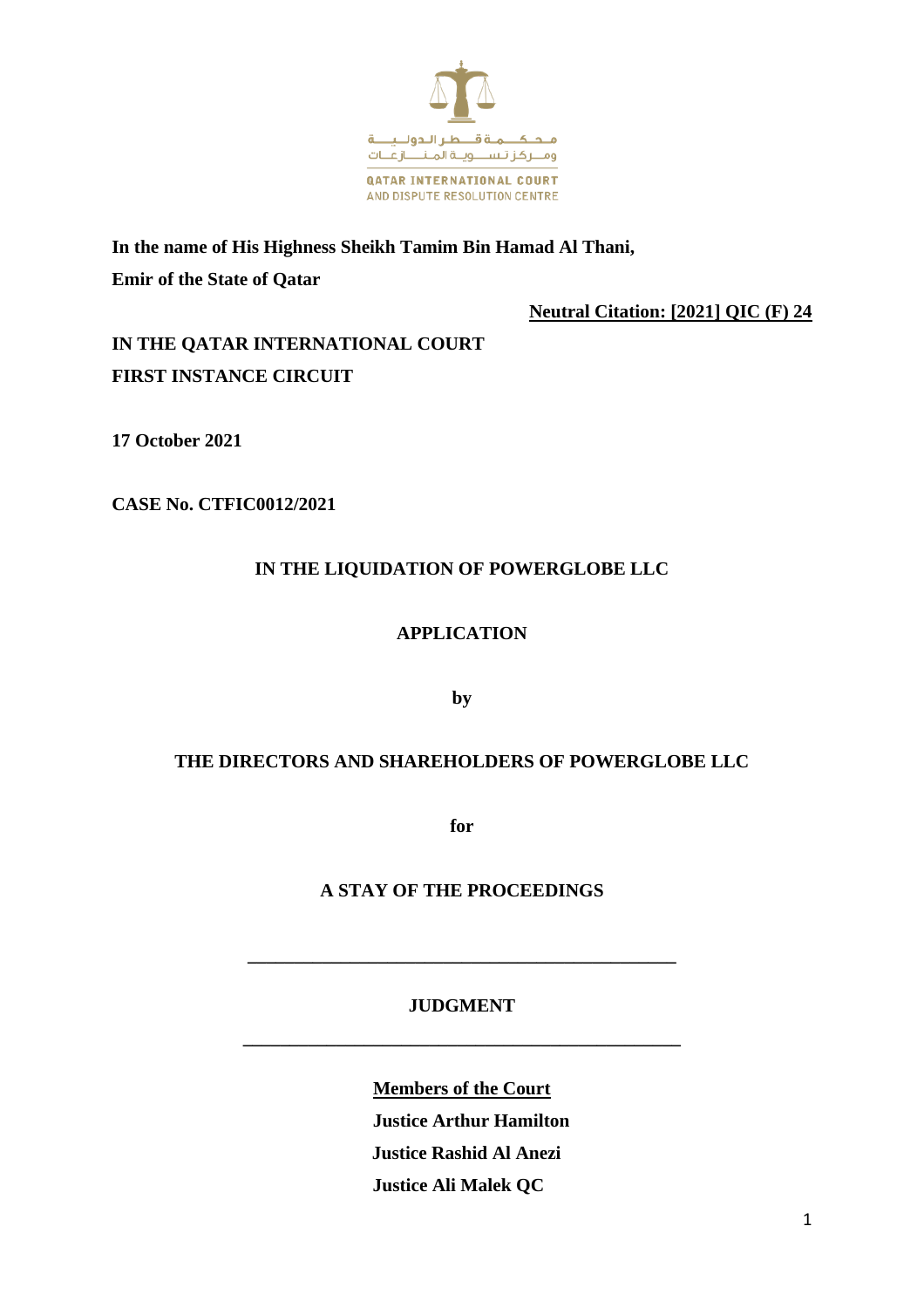#### **ORDER**

1. The Application is dismissed.

#### **JUDGMENT**

- 1. On 4 August 2021, on the application of Noble Clean Fuels Limited ("Noble"), this Court ordered that PowerGlobe LLC ("the Company") be compulsorily wound up under the provisions of the Insolvency Regulations 2005 ("the Regulations"). Liquidators were appointed. The basis for that order was that the Company was deemed unable to pay its debts under Article  $78(1)(A)$  of the Regulations by reason of its failure to pay the sum (US\$ 14,574,920.92 plus interest) demanded in a written demand served on it on 24 January 2021. The Court observed that, had it been necessary, it would have also found that the evidence adduced proved that the Company was unable to pay its debts as they fell due within the meaning of Article  $78(1)(B)$ . In those proceedings service of documents was conducted electronically.
- 2. On 17 August 2021 the Court received a communication purportedly on behalf of "PowerGlobe LLC Shareholders and Directors" which included the statement "our proposal is put the liquidation process on hold…". That communication was addressed to the Judges who had made the winding up order and was marked for the attention of the Registrar. On 23 August the Court received a further communication headed "Letter from the Directors and Shareholders of POWERGLOBE LLC". This communication was again addressed to the Judges but, on this occasion, marked for the attention not only of the Registrar but also of, among others, Noble and the Liquidators appointed by the Court. This communication included the statement "we kindly request from the Court to suspend decision [the order of 4 August] until the end of the financial year 2020-21 (ended March  $31<sup>st</sup>$ , 2022) and then to be reconsidered on the basis of what the Company has done to repay the debt."
- 3. Article 86 of the Regulations provides that the Court "may at any time after an order for winding up, on the application either of the Liquidator or any creditor or shareholder or other person liable to contribute to the assets of the Company, and on proof to the satisfaction of [the Court] that all proceedings in the winding up ought to be stayed,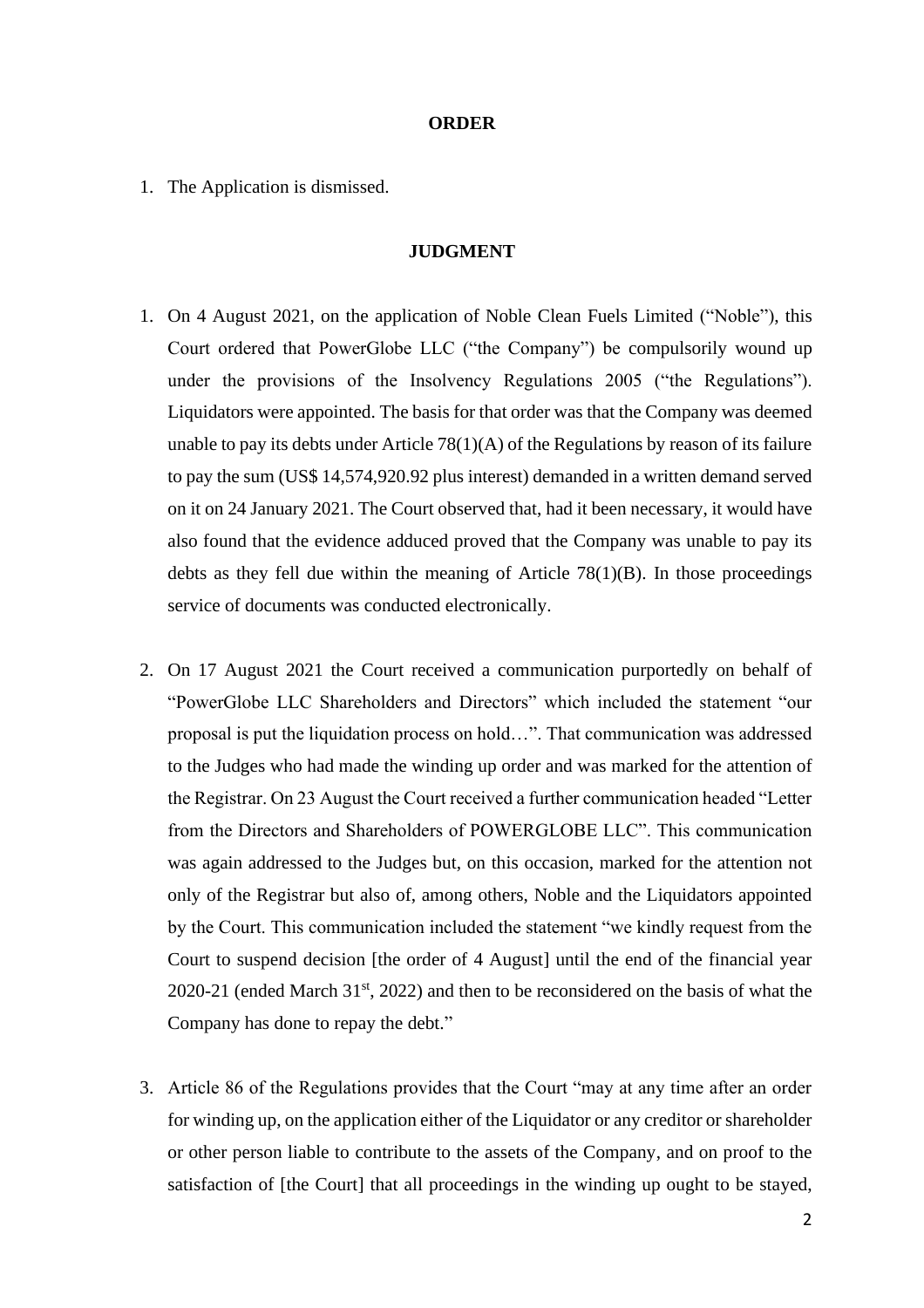make an order staying the proceedings, either altogether or for a limited time, on such terms and conditions as [the Court] thinks fit".

- 4. Article 86 does not allow the Directors of the Company to present any such application. Their powers ceased on the appointment of the Liquidators (Article 83A). The Article does, however, allow any shareholder, at least in some circumstances, to present such an application. Although none of the shareholders of the Company is named nor any personal address given, the Court is prepared to assume for present purposes that the Letter of 23 August was duly instructed by all of them and that its purpose was to invoke Article 86. The application suffers from at least one further irregularity: it is not endorsed with any statement of truth (cf. Article 23.5 of the Court's Procedural Rules).
- 5. Nonetheless, the Liquidators have recently enquired of the Court as to when it might deal with the application to suspend the liquidation. It thus appears that the Liquidators in fact received the Letter of 23 August electronically and that they understand that there is an application awaiting judicial decision. It may be assumed, for present purposes, that the other persons (including Noble) for whose attention it was addressed also received it electronically. Whatever the procedural flaws in the application, it is desirable that it be dealt with promptly so that there is no uncertainty as to whether the liquidation proceedings are, or are not, to be stayed.
- 6. In the application it is emphasised that the Company has a strong intention to satisfy the debt (which it acknowledges to be due) and that it "must take all necessary measures to provide immediate cash payment of a substantial part of the debt by the end of the [financial] year". It is stated during that year the Company "shows remarkable operational performance in energy consultancy and midstream activity across the LNG, natural gas and power value-chain, with high potential profits in order to cover part of its debt". It is further stated that the Company is currently under due diligence process with strategic partners and investors for potential acquisition of at least 35% ownership and that "the expected funds will be directly deposited to cover partly the debt of the Company…".